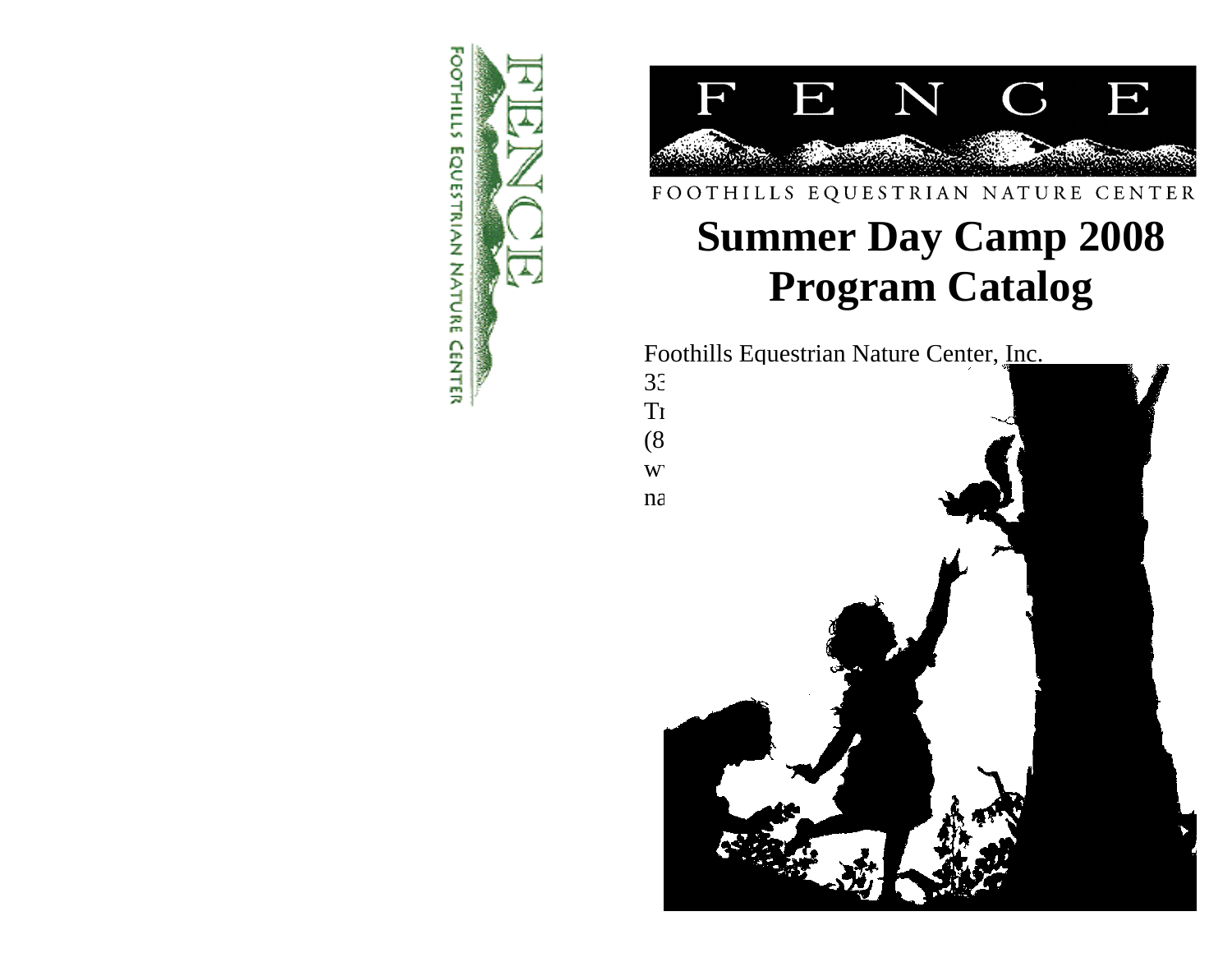### **PROGRAMS FOR ADULTS & FAMILIES**

### **Saturday Hiking Series**

 Every Saturday March – June & September – December FENCE hosts free family hikes to area locations.

## **Nature & Science Day Camps**

 Summer explorations into Mother Nature's wonders in the woods, fields, and waters of FENCE.

## **Promotional Programs & Talks**

 As a service to area civic and community groups, FENCE staff offers informative presentations on the history and purposes of FENCE, environmental education, and other nature-related topics. Your place or ours.

### **VOLUNTEER OPPORTUNITIES AT FENCE**

FENCE recruits volunteers to assist with many of its educational programs and activities. If you have a little free time and want to expand your knowledge of the natural world, consider volunteering at FENCE. For more information call us at 828-859-9021.

### **NATURE PROGRAMS AT FENCE . . .**

It's no secret that the quality of our lives is directly connected to the quality of our environment. FENCE nature programs are designed to:

- 1. Increase awareness and appreciation of the natural world,
- 2. Promote understanding and respect for the environment, and
- 3. Teach conservation and wise use of nature's resources on which we all depend for life and livelihood.

The *Kirby Endowment Fund* at the *Polk County Community Foundation* has generously provided funding needed to offer your child these fun filled Summer Drograms



organization established in 1984 to help preserve Polk County's rich environmental and equestrian heritage. FENCE provides facilities for a variety of equestrian activities and conducts yearround nature education programs for all ages. A volunteer board of directors and a small paid staff oversees operations. FENCE is funded primarily by tax deductible contributions from individuals and groups who share our goals for education, recreation, and preservation.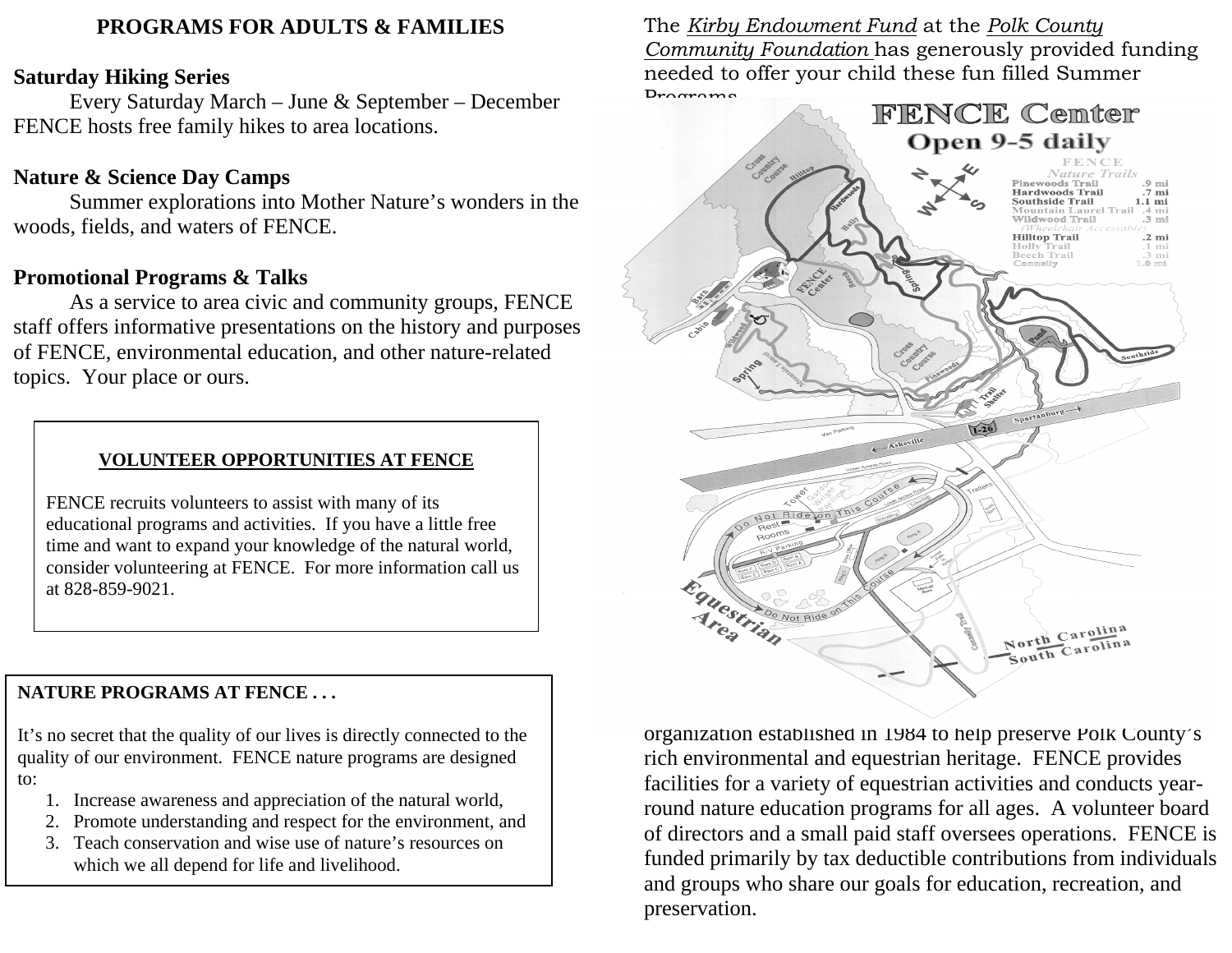## FENCE 2008 DAY CAMP

WEEKLY ½ DAY SESSIONS M-F, 8:30AM – 12:30PM INCLUDES SNACK, CRAFTS, & ACTIVITIES ONCE REGISTERED FOR ALL DAY CAMP, WE WILL SEND OUT TIMES, AND WHAT EACH CAMPER SHOULD BRING

## **HORSE CAMP**

*JUNE 16-20* 

AGES [8 – 12] [8:30-12:30] \$150.00 SESSION LEARN THE BASICS OF HORSE CARE, WHICH WILL INCLUDE GROOMING, TACKING, AND HORSE SAFETY. ALSO LEARN HOW TO MOUNT, DISMOUNT, WALK AND TROT Limited to 35 Campers

## **Intermediate Horse Camp**

**JUNE 23 - 27**  AGES (8-12) (8:30-12:30) \$150.00 MUST HAVE ATTENDED AT LEAST ONE SESSION OF BEGINNERS HORSE CAMP OR CONTACT FENCE FOR APPROVAL Limited to 25 Campers

### **FRIENDLY ENVIRONMENTAL NATURE CAMP FOR EVERYONE**

*JULY 14 - 18*  AGES (6-12) \$150.00 SESSION 8A.M. – 5P.M. THIS CAMP WILL BE AN ALL DAY CAMP WITH A MIXTURE OF ALL THE OTHER CAMPS INCLUDING, EXPLORING NATURE, LEARNING ABOUT THE EARTH, SUN, MOON AND STARS, PHOTOGRAPHY, AND SURVIVAL SKILLS. THIS WEEK WILL BE A VERY EXCITING WEEK FULL OF LOTS OF GREAT THINGS TO LEARN INCLUDES SNACKS, BAG LUNCH RECOMMENDED Limited to 50 Campers

## **NATURE CAMP**

#### *JULY 21 - 25*

AGES [5-12] [8:30-12:30] \$100.00 SESSION DISCOVER AND LEARN ABOUT THE PLANTS AND ANIMALS THAT MAKE FENCE THEIR HOME. LEARN WAYS TO HELP PROTECT THEIR ENVIRONMENT. OUTDOOR FUN AND ACTIVITIES ARE ALSO A PART OF THIS FUN FILLED, ACTION PACKED WEEK OF CAMP.



To advise us of a late arrival or absent camper, please contact FENCE at 828-859-9021 ext. 19 BEFORE 8am that day. To contact the Camp Director or to inquire about a camper registration, please contact FENCE at the number listed above between 8am-5pm Monday through Friday. PLEASE NOTE-All emergency notification by FENCE will be done by phone. Please fill out camper registration, including emergency contact information carefully and completely.

#### WHAT TO BRING

- Comfortable, outdoor clothing, socks and closed toed shoes (NO SANDALS)
- Hat or cap, sun screen and insect repellent
- Rain coat or poncho, if rain is predicted
- Refillable, small water bottles

For your information, snacks and beverages are both available at snack time WATER IS AVAILABLE AT ALL TIMES.

Tracie Hanson Nature Education & Day Camp Coordinator 828-859-9021

E-mail: [natureeducation@fence.org](mailto:natureeducation@fence.org)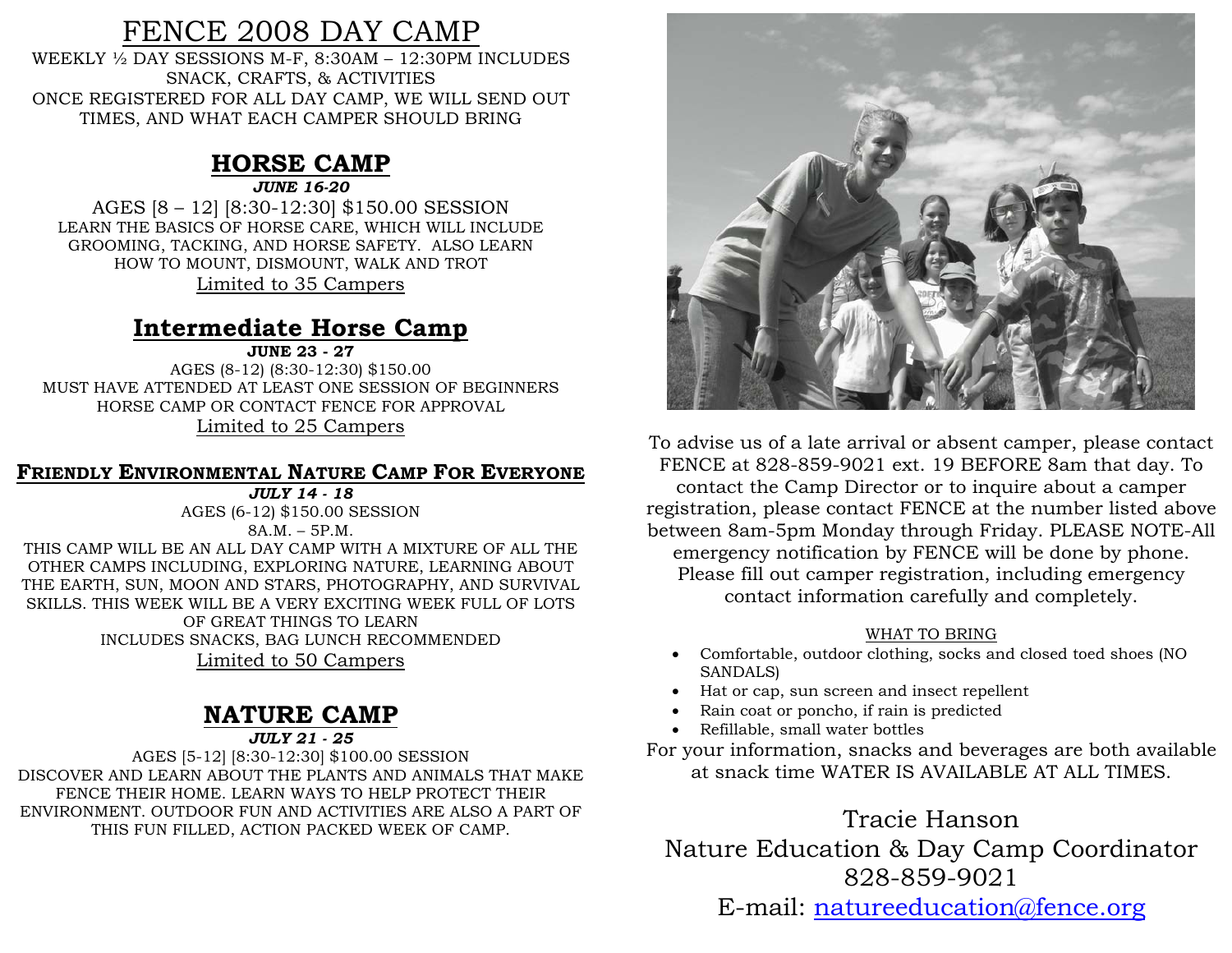Statement of Consent & Liability Release Form Summer Day Camp 2008

I, the undersigned, give my permission for (print camper's name)

To participate in FENCE Summer Day Camp. It is my understanding that the camps listed will include activities such as hiking, wading, creek stomping, field and wildlife observations, as well as inadvertent exposure to potentially harmful animals and/or plants (such as bees, wasps, and poison ivy). In consideration of FENCE's acceptance of this child's registration, I assume any risk connected with this child's participation in such activities related to personal or bodily injury, and agree to hold harmless the Foothills Equestrian Nature Center, Inc., its officials, directors, employees, volunteers, and agents for damage arising from any injury to this child. I authorize FENCE Summer Day Camp staff to arrange for transportation and/or necessary emergency treatment for this child should the need arise and I cannot be reached.

| Signature_   |
|--------------|
| Please print |
| name         |
| Date         |

#### **Press Release Form**

As a parent of  $\blacksquare$ . I hereby consent that any photographs, videotapes, recordings, etc., in which my child appears may be used by Foothills Equestrian Nature Center, its assigns or successors, in whatever way they desire, and that these photographs, records, etc., shall become the property, which they may use free and clear of any claims on my part.

Parent/Guardian

Signature\_\_\_\_\_\_\_\_\_\_\_\_\_\_\_\_\_\_\_\_\_\_\_\_\_\_\_\_\_\_\_\_\_\_\_\_\_\_\_\_\_\_\_\_

Date\_\_\_\_\_\_\_\_\_\_\_\_\_\_\_\_\_\_\_\_

## **EARTH, SUN, MOON & STARS CAMP**

*JULY 28 – AUGUST 1* 

AGES [6 – 12] [8:30-12:30] \$100.00 SESSION LEARN HOW TO TELL TIME USING A SUN CLOCK THAT YOU BUILD YOURSELF. BUILD A SOLAR OVEN OUT OF A PIZZA BOX. PLAN, AND ATTEND A STAR PARTY, USE A TELESCOPE TO DISCOVER THE RINGS AROUND SATURN, THE CRATERS ON THE MOON AND MORE. THIS CAMP WILL BE DURING THE DAY AND ALSO INCLUDE THURSDAY NIGHT FOR AN EVENING WITH THE STARS AGES [6 – 12] [8:30-12:30] \$100.00 SESSION

#### **ART CAMP***August 4 - 8*

Ages (6-12) (8:30-12:30) \$100.00 SESSION CREATE & USE YOUR IMAGINATION THIS WEEK. LOTS OF CREATIVE PROJECTS TO KEEP YOUR CAMPER BUSY WHILE LEARNING TO USE DIFFERENT ART MEDIA AND THINGS FROM THE WILD. OUT-DOOR ACTIVITIES ALSO SPARK THE IMAGINATION.

#### **FRIENDLY ENVIRONMENTAL NATURE CAMP FOR**

#### **EVERYONE**

*AUGUST 11 -15* 

AGES (6-12) \$150.00 SESSION

8A.M. – 5P.M.

THIS CAMP WILL BE AN ALL DAY CAMP WITH A MIXTURE OF ALL THE OTHER CAMPS INCLUDING, EXPLORING NATURE, LEARNING ABOUT THE EARTH, SUN, MOON AND STARS, PHOTOGRAPHY, AND SURVIVAL SKILLS. THIS WEEK WILL BE A VERY EXCITING WEEK FULL OF LOTS OF GREAT THINGS TO LEARN INCLUDES SNACKS, BAG LUNCH RECOMMENDED

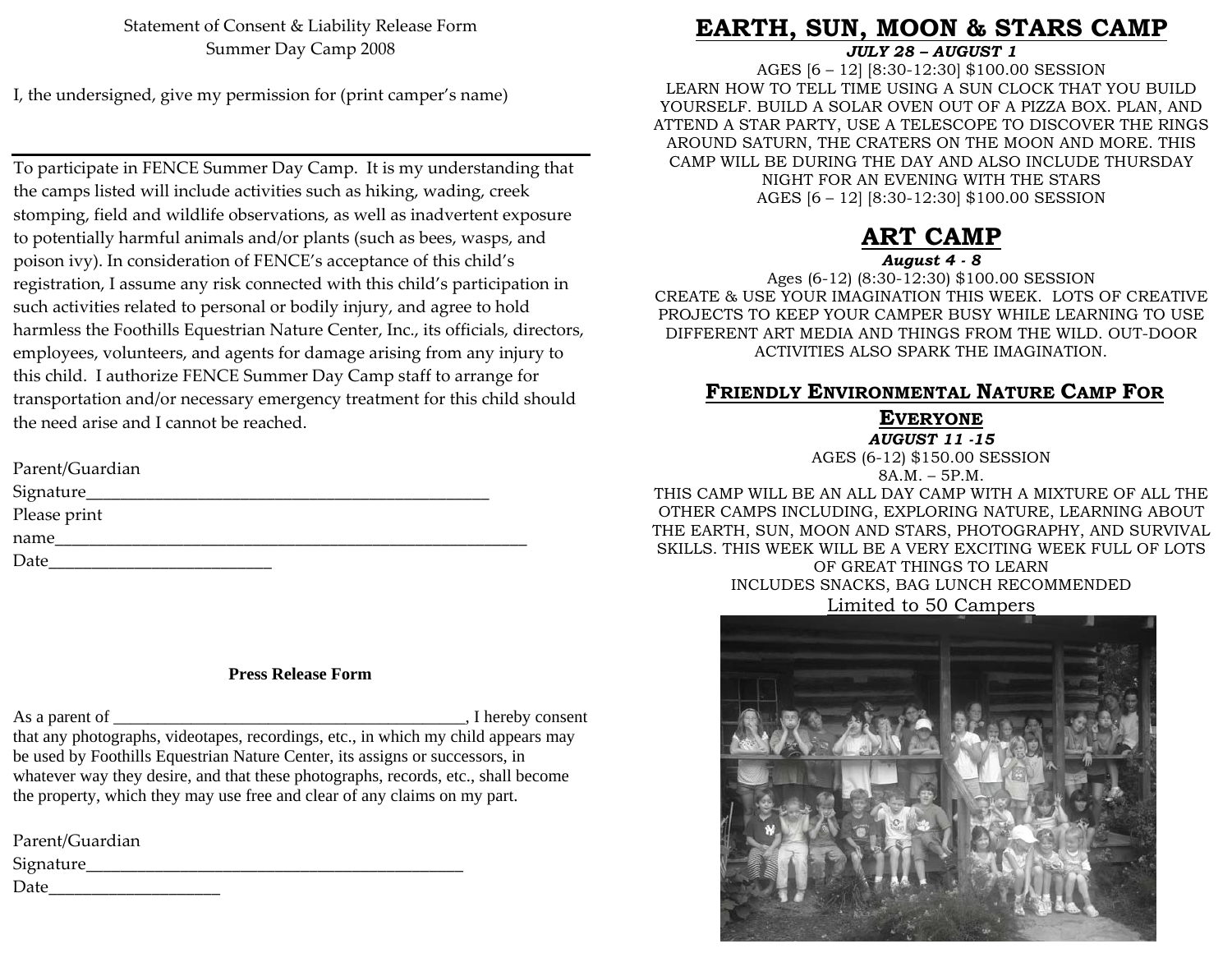## **Application Form**

(One child per form)

1. Which camp(s) will the child attend?

|                                                                                                                                                                                                                                      | Name<br>Phone                                                                                                                              |
|--------------------------------------------------------------------------------------------------------------------------------------------------------------------------------------------------------------------------------------|--------------------------------------------------------------------------------------------------------------------------------------------|
| Horse Camp (ages 8-12) \$150.00<br>Week 1: June 16-20<br>Intermediate Horse Camp (ages 8-12) \$150.00<br>Week 2: June 23-27<br>All Day Camp (ages 6-12) Session 1- \$150.00<br>Week 3: July 14-18                                    | 6. Has the camper attended a FENCE Summer Day Camp before?                                                                                 |
| Nature Camp (ages 5-12) \$100.00<br>Week 4: July 21-25<br>Earth, Sun, Moon, & Stars Camp (ages 6-12) \$100.00<br>Week 5: July 28-Aug 1<br>Week 6: Aug 4-8<br>Art (ages 6-12) \$100.00                                                | Yes $\Box$<br>$No$ $\Box$                                                                                                                  |
| All Day Camp (ages 6-12) Session 2 - \$150.00<br>Week 7: Aug 11-15                                                                                                                                                                   | If yes, in which years? 2002 2003 2004 2005 2006 2007                                                                                      |
|                                                                                                                                                                                                                                      | 7. Please indicate below if the camper has any allergies, medical conditions, and<br>Nutritional conditions or needs we should know about. |
| Age: ____________ Boy ______ Girl_____ T-Shirt size _________                                                                                                                                                                        |                                                                                                                                            |
| 3. Name of Parent of Guardian                                                                                                                                                                                                        |                                                                                                                                            |
| <b>Street Address:</b>                                                                                                                                                                                                               |                                                                                                                                            |
|                                                                                                                                                                                                                                      | 8. Payment: ________weeks x (\$100.00 or \$150.00)___________= \$_                                                                         |
|                                                                                                                                                                                                                                      | Please circle following                                                                                                                    |
|                                                                                                                                                                                                                                      | Check Credit card (American Express, Visa, Master Card, Discover)                                                                          |
|                                                                                                                                                                                                                                      |                                                                                                                                            |
| (what to bring list, weekly schedule, snacks, campfire information<br>will be send to email, if applicable)                                                                                                                          |                                                                                                                                            |
| 4. Will the camper's address be different during camp week(s) than that given                                                                                                                                                        |                                                                                                                                            |
| above? If so, please indicate how we can contact the child during his/her camp(s).<br><b>Street Address:</b><br><u> 1989 - Johann John Stone, markin film ar yn y brenin y brenin y brenin y brenin y brenin y brenin y brenin y</u> | I authorize FENCE to bill the above credit card for \$                                                                                     |
|                                                                                                                                                                                                                                      |                                                                                                                                            |
|                                                                                                                                                                                                                                      | PLEASE SIGN THE BACK OF APPLICATION FORM                                                                                                   |

#### *PLEASE SIGN THE BACK OF APPLICATION FORM*

5. Whom may we contact in the event of an emergency?

Mail this form with your payment to: Foothills Equestrian Nature Center FENCE Summer Day Camps 3381 Hunting Country Rd. Tryon, NC 28782 828-859-9021

Relationship to camper: \_\_\_\_\_\_\_\_\_\_\_\_\_\_\_\_\_\_\_\_\_\_\_\_\_\_\_\_\_\_\_\_\_\_\_\_\_\_\_\_\_

Name of responsible party at this address:

Contact Phone: \_\_\_\_\_\_\_\_\_\_\_\_\_\_\_\_\_\_\_\_\_\_\_\_\_\_\_\_\_\_\_\_\_\_\_\_\_\_\_\_\_\_\_\_\_\_\_\_\_\_\_\_\_

\_\_\_\_\_\_\_\_\_\_\_\_\_\_\_\_\_\_\_\_\_\_\_\_\_\_\_\_\_\_\_\_\_\_\_\_\_\_\_\_\_\_\_\_\_\_\_\_\_\_\_\_\_\_\_\_\_\_\_\_\_\_\_\_\_\_